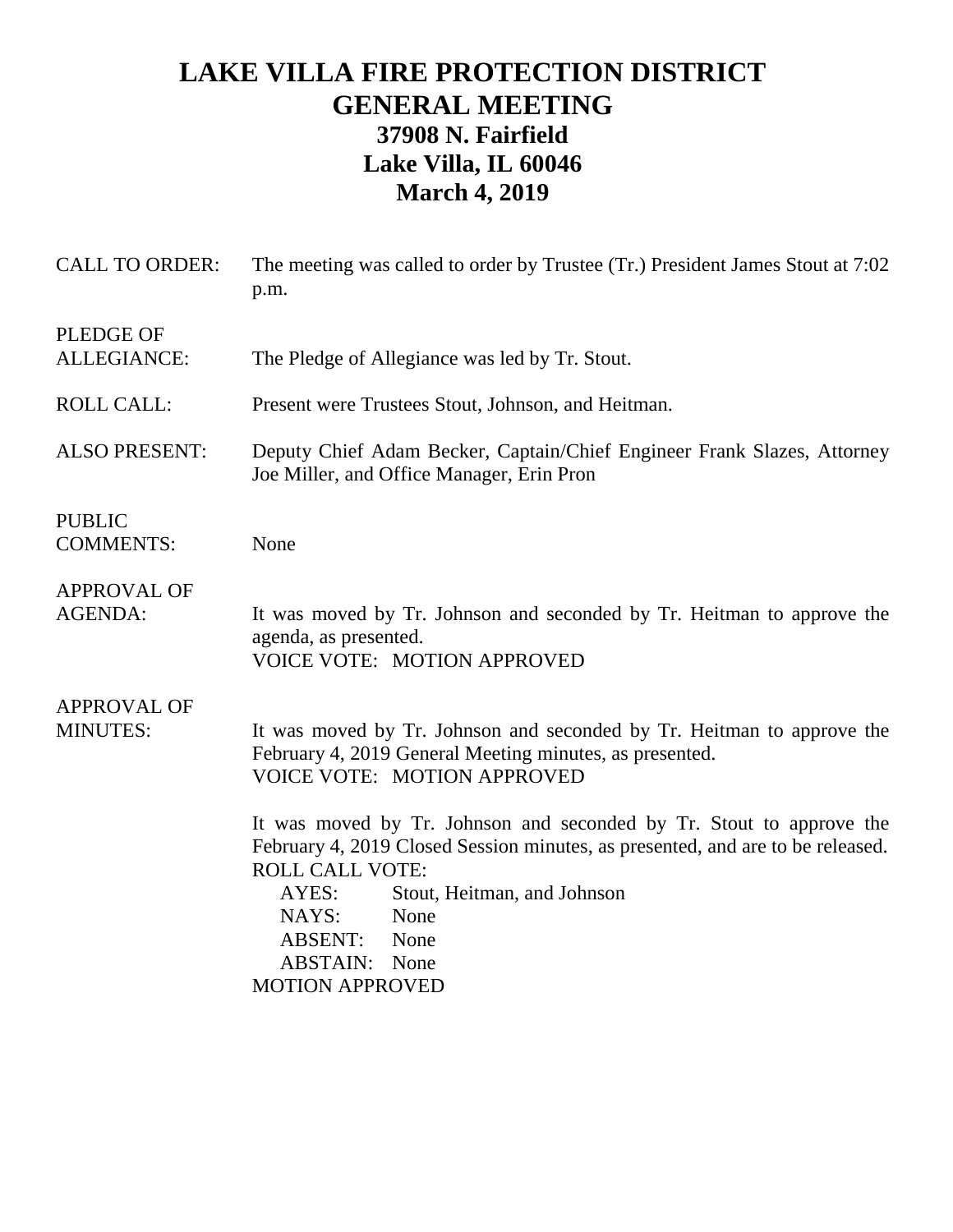## TREASURER'S REPORT

| Approval:                                                | Tr. Heitman read the Treasurer's report from February 28, 2019 with total<br>assets of \$10,334,278.43. It was moved by Tr. Johnson and seconded by Tr.<br>Stout to approve the Treasurer's report as presented.<br><b>ROLL CALL VOTE:</b><br>Stout, Heitman, and Johnson<br>AYES:<br>NAYS:<br>None<br>ABSENT:<br>None<br><b>ABSTAIN:</b> None<br><b>MOTION APPROVED</b>   |
|----------------------------------------------------------|----------------------------------------------------------------------------------------------------------------------------------------------------------------------------------------------------------------------------------------------------------------------------------------------------------------------------------------------------------------------------|
| Investments/                                             |                                                                                                                                                                                                                                                                                                                                                                            |
| Accounts:                                                | Tr. Heitman reviewed the District's investments. It was moved by Tr.<br>Johnson and seconded by Tr. Stout to accept the District's Investment Report<br>as presented, with the PBS CD Maturity Date change to 02/04/2020.<br><b>ROLL CALL VOTE:</b><br>Stout, Heitman, Johnson<br>AYES:<br>None<br>NAYS:<br>ABSENT: None<br><b>ABSTAIN:</b> None<br><b>MOTION APPROVED</b> |
| Payment of Bills:                                        | It was moved by Tr. Heitman and seconded by Tr. Johnson to approve the<br>March 2019 bills to be paid in the amount of \$850,960.92.<br><b>ROLL CALL VOTE:</b><br>AYES:<br>Stout, Heitman, Johnson<br>NAYS:<br>None<br>ABSENT:<br>None<br><b>ABSTAIN:</b> None<br><b>MOTION APPROVED</b>                                                                                   |
| <b>OLD BUSINESS</b>                                      |                                                                                                                                                                                                                                                                                                                                                                            |
| <b>Station 2 Renovation:</b>                             | Tr. Stout informed the Board about the latest Construction Meeting and the<br>current status of the renovation.                                                                                                                                                                                                                                                            |
| 2019/2020 Budget:                                        | The Board was advised of the 2019/2020 Budget progress. A Special Meeting<br>was set for Monday, March 25, 2019 at Station 3, starting at 6:00pm                                                                                                                                                                                                                           |
| <b>Battalion Chief</b><br>Testing and Hiring<br>Process: | Notice published on February 22, 2019 in the Lake County News Sun.                                                                                                                                                                                                                                                                                                         |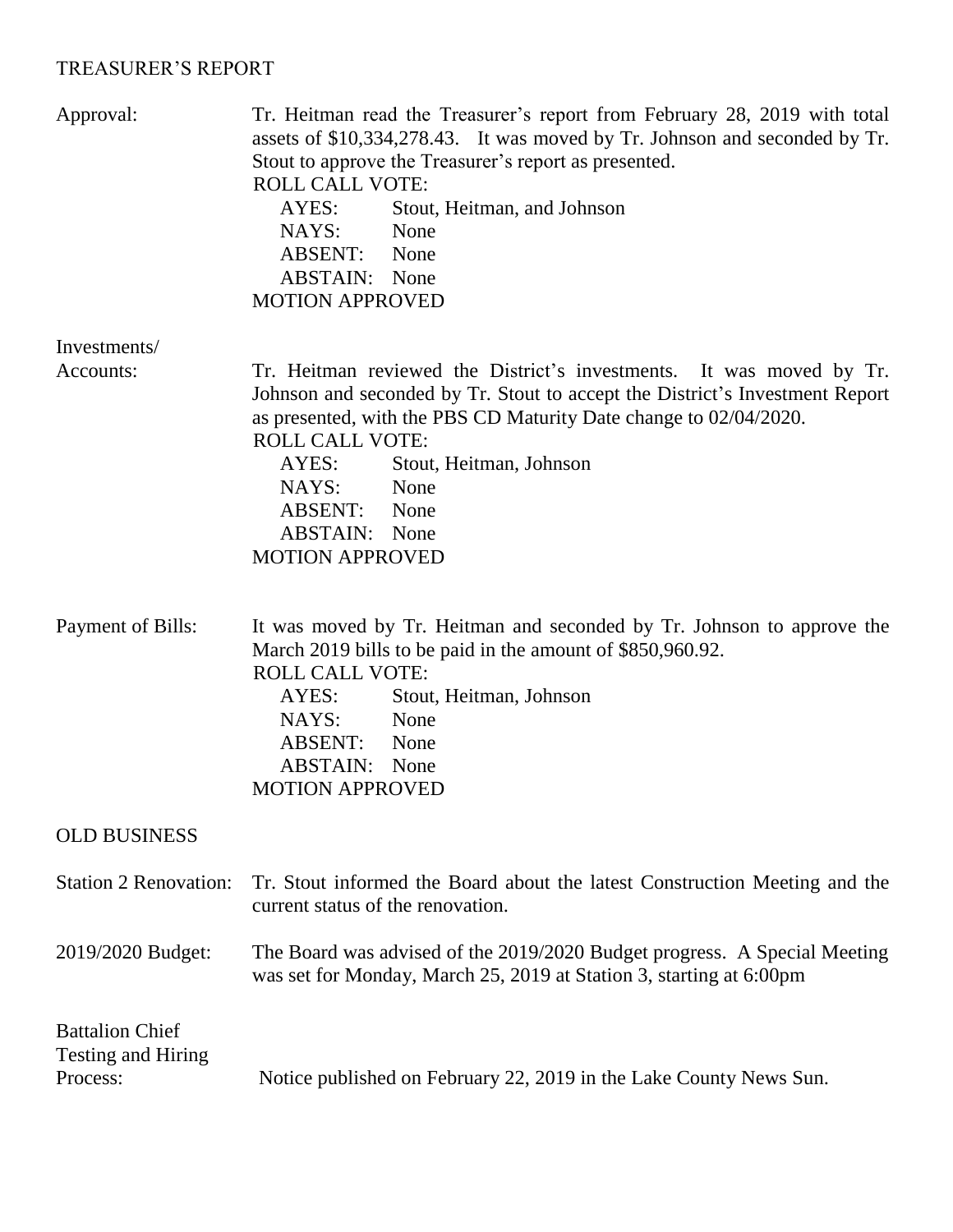## NEW BUSINESS

| <b>Resolution for Briargate</b>                |                                                                                                                                                                                                                                                                                                                                       |
|------------------------------------------------|---------------------------------------------------------------------------------------------------------------------------------------------------------------------------------------------------------------------------------------------------------------------------------------------------------------------------------------|
| <b>Community Impact</b>                        |                                                                                                                                                                                                                                                                                                                                       |
| Fees:                                          | It was moved by Tr. Johnson and seconded by Tr. Heitman to approve<br>Resolution 2019-02 Authorizing a Donation-Impact Fee Agreement between<br>Northern Plains, LLC and the Lake Villa Fire Protection District.<br><b>ROLL CALL VOTE:</b><br>AYES:<br>Stout, Heitman, Johnson<br>NAYS: None<br>ABSENT: None<br><b>ABSTAIN:</b> None |
|                                                | <b>MOTION APPROVED</b>                                                                                                                                                                                                                                                                                                                |
| 2019 Balanced Environments<br>Landscape Maint. |                                                                                                                                                                                                                                                                                                                                       |
| Agreement:                                     | It was moved by Tr. Johnson and seconded by Tr. Heitman to approve a one-<br>year Balanced Environments Landscape Maintenance Agreement for Stations<br>2, 3, and 4 for the year 2019, as presented.<br><b>ROLL CALL VOTE:</b><br>AYES:<br>Stout, Heitman, Johnson<br>NAYS:<br>None                                                   |

ABSENT: None ABSTAIN: None

MOTION APPROVED

LVFPD Mission Statement, Oath of Office, and

Goals: It was moved by Tr. Stout and seconded by Tr. Heitman to approve the changes to the Mission Statement, Oath of Office, and Goals, as presented. ROLL CALL VOTE:

AYES: Stout, Heitman, Johnson NAYS: None ABSENT: None ABSTAIN: None MOTION APPROVED

## REPORTS FROM ADMINISTRATION

Chief's Report: Deputy Chief Adam Becker stated that the Firefighter/Paramedics had 231 total calls for the month of February with 17 mutual aid calls. There were two vehicle fires and three motor vehicle crashes.

> Deputy Chief Becker let the Board know of other activities, meetings, and events the Department has attended.